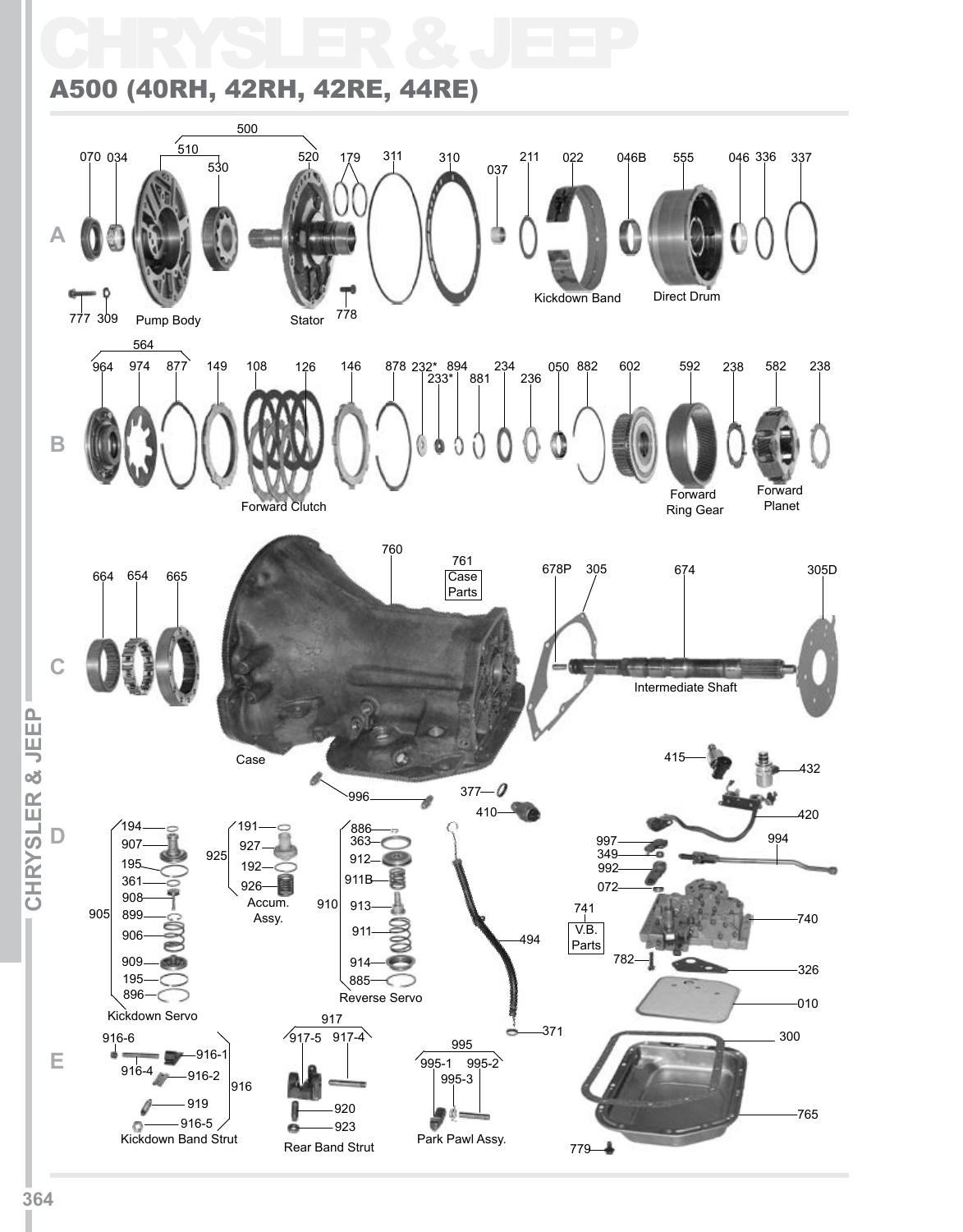![](_page_1_Figure_0.jpeg)

# **CHRYSLER & JEEP ICHRYSLER & JEEPI**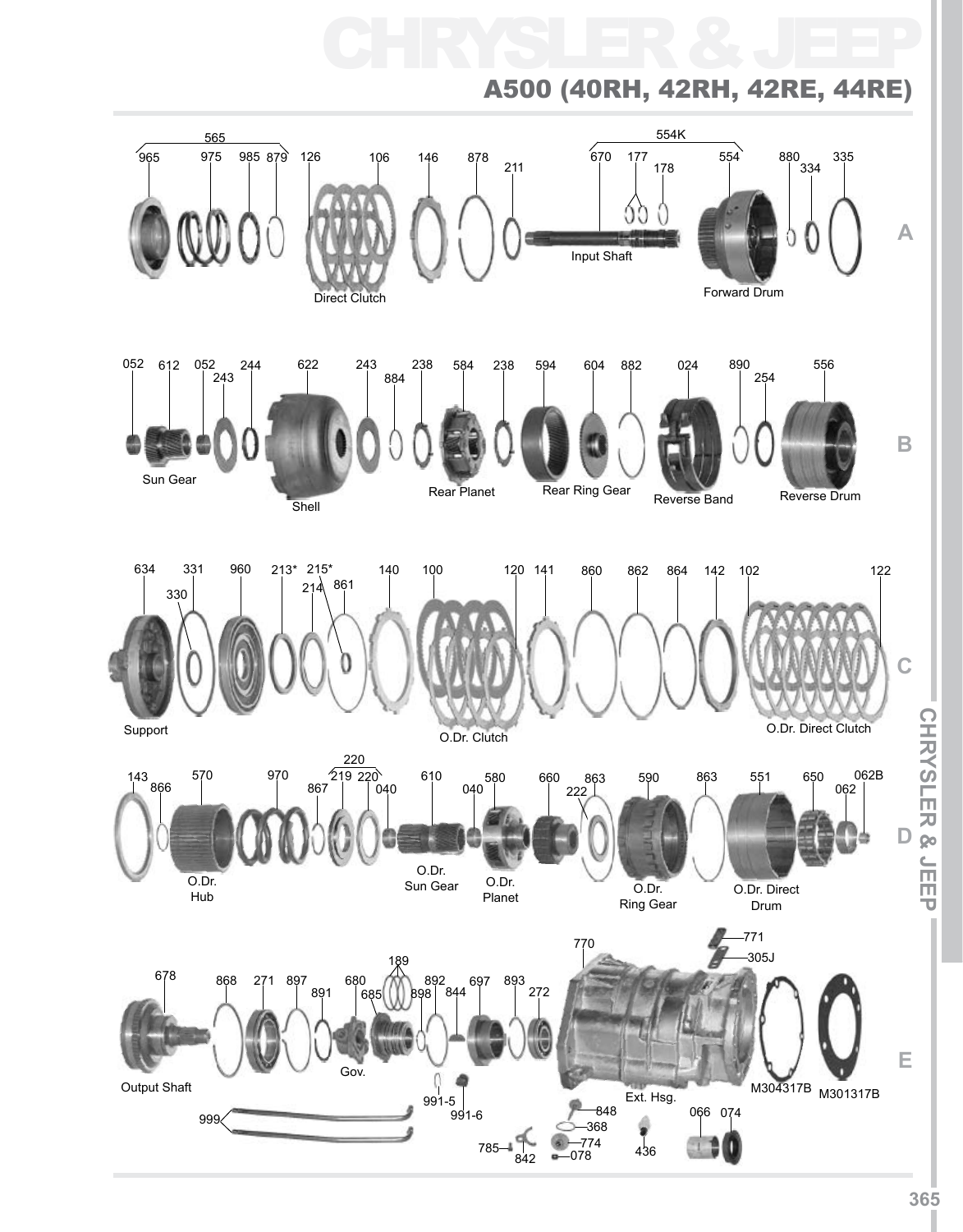|        | ILL#   | Part#   |                              | QTY | REF#     |
|--------|--------|---------|------------------------------|-----|----------|
|        |        |         | <b>OVERHAUL KITS</b>         |     |          |
|        |        |         |                              |     |          |
|        |        |         |                              |     |          |
|        |        |         |                              |     |          |
|        |        |         |                              |     |          |
|        |        |         |                              |     |          |
|        |        |         |                              |     |          |
|        |        |         | <b>MASTER L/STEEL KITS</b>   |     |          |
|        |        |         |                              |     |          |
|        |        |         |                              |     |          |
|        |        |         |                              |     |          |
|        |        |         |                              |     |          |
|        |        |         |                              |     |          |
|        |        |         | <b>MASTER W/STEELS KITS</b>  |     |          |
|        |        |         |                              |     |          |
|        |        |         |                              |     |          |
|        |        |         |                              |     |          |
|        |        |         |                              |     |          |
|        |        |         |                              |     |          |
|        |        |         |                              |     |          |
|        |        |         |                              |     |          |
|        |        |         | <b>FILTERS</b>               |     |          |
|        |        |         |                              |     |          |
|        |        |         |                              |     |          |
|        |        |         |                              |     |          |
|        |        |         |                              |     |          |
|        |        |         |                              |     |          |
|        |        |         |                              |     |          |
|        |        |         | <b>FILTER KITS</b>           |     |          |
|        |        |         |                              |     |          |
|        |        |         |                              |     |          |
|        |        |         |                              |     |          |
|        |        |         |                              |     |          |
|        |        |         |                              |     |          |
|        |        |         |                              |     |          |
|        |        |         |                              |     |          |
|        |        |         |                              |     |          |
| Δ.     |        |         | <b>MISCELLANEOUS FILTERS</b> |     |          |
| ш<br>ш |        |         |                              |     |          |
|        |        |         |                              |     |          |
|        |        |         |                              |     |          |
| ٥ð     |        |         |                              |     |          |
| œ      |        |         | <b>BANDS</b>                 |     |          |
| ш      | noo    | 12905C. |                              |     | 13681921 |
|        | 022    |         |                              |     |          |
| ഗ      |        |         |                              |     |          |
|        |        |         |                              |     |          |
| œ      |        |         |                              |     |          |
| 고      | 022……… |         |                              |     |          |
| ω      | 022    |         |                              |     |          |
|        |        |         |                              |     |          |
|        |        |         |                              |     |          |
|        | $024$  |         |                              |     |          |
|        |        |         | <b>BUSHINGS</b>              |     |          |
|        |        |         |                              |     |          |
|        |        |         |                              |     |          |
|        |        |         |                              |     |          |
|        |        |         |                              |     |          |
|        |        |         |                              |     |          |
|        |        |         |                              |     |          |
|        |        |         |                              |     |          |
|        |        |         |                              |     |          |
|        |        |         |                              |     |          |
|        |        |         |                              |     |          |
|        |        |         |                              |     |          |
|        |        |         |                              |     |          |
|        |        |         |                              |     |          |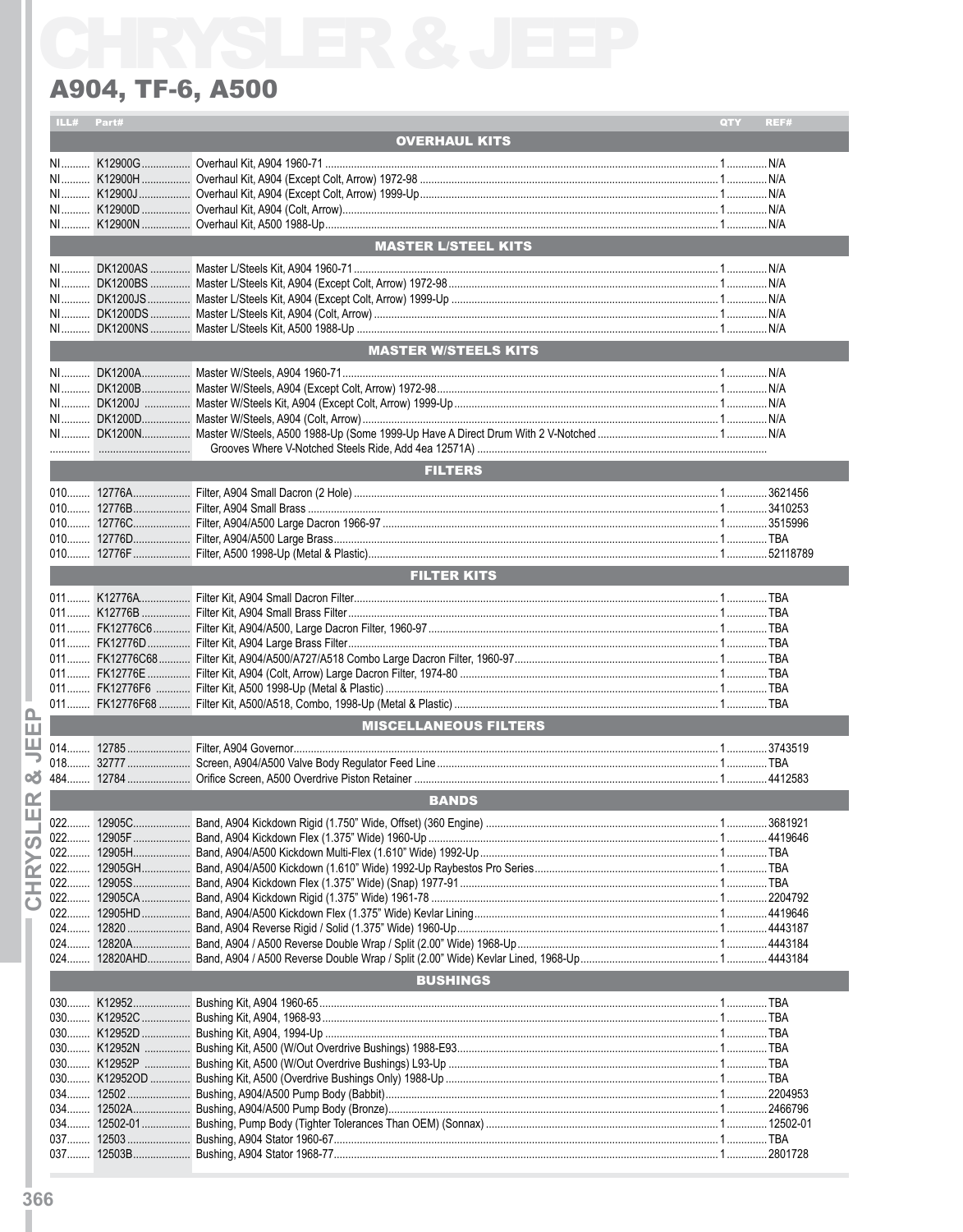| ILL# Part# |            |                         | QTY | REF# |
|------------|------------|-------------------------|-----|------|
|            | 037 12503C |                         |     |      |
|            |            |                         |     |      |
|            |            |                         |     |      |
|            |            |                         |     |      |
|            |            |                         |     |      |
|            |            |                         |     |      |
| 046        |            |                         |     |      |
|            |            |                         |     |      |
|            |            |                         |     |      |
|            |            |                         |     |      |
|            |            |                         |     |      |
|            |            |                         |     |      |
| $066$      |            |                         |     |      |
|            |            |                         |     |      |
|            |            |                         |     |      |
|            |            | <b>METAL CLAD SEALS</b> |     |      |
|            |            |                         |     |      |
| $070$      |            |                         |     |      |
|            |            |                         |     |      |
| $072$      |            |                         |     |      |
|            |            |                         |     |      |
|            |            |                         |     |      |
|            |            |                         |     |      |
|            |            |                         |     |      |
|            |            |                         |     |      |
|            |            |                         |     |      |
|            |            |                         |     |      |
|            |            |                         |     |      |
|            |            |                         |     |      |
| 074        |            |                         |     |      |
|            |            |                         |     |      |
|            |            | <b>FRICTIONS</b>        |     |      |
|            |            |                         |     |      |
|            |            |                         |     |      |
|            |            |                         |     |      |
|            |            |                         |     |      |
|            |            |                         |     |      |
|            |            |                         |     |      |
|            |            |                         |     |      |
|            |            |                         |     |      |
| $106$      |            |                         |     |      |
|            |            |                         |     |      |
|            |            |                         |     |      |
|            |            |                         |     |      |
|            |            |                         |     |      |
|            |            |                         |     |      |
|            |            |                         |     |      |
|            |            |                         |     |      |
|            |            |                         |     |      |
|            |            |                         |     |      |
|            |            |                         |     |      |
|            |            |                         |     |      |
|            |            |                         |     |      |
|            |            | <b>STEELS</b>           |     |      |
|            |            |                         |     |      |
|            |            |                         |     |      |
|            |            |                         |     |      |
|            |            |                         |     |      |
|            |            |                         |     |      |
| $126$      |            |                         |     |      |
|            |            |                         |     |      |
|            |            |                         |     |      |
|            |            |                         |     |      |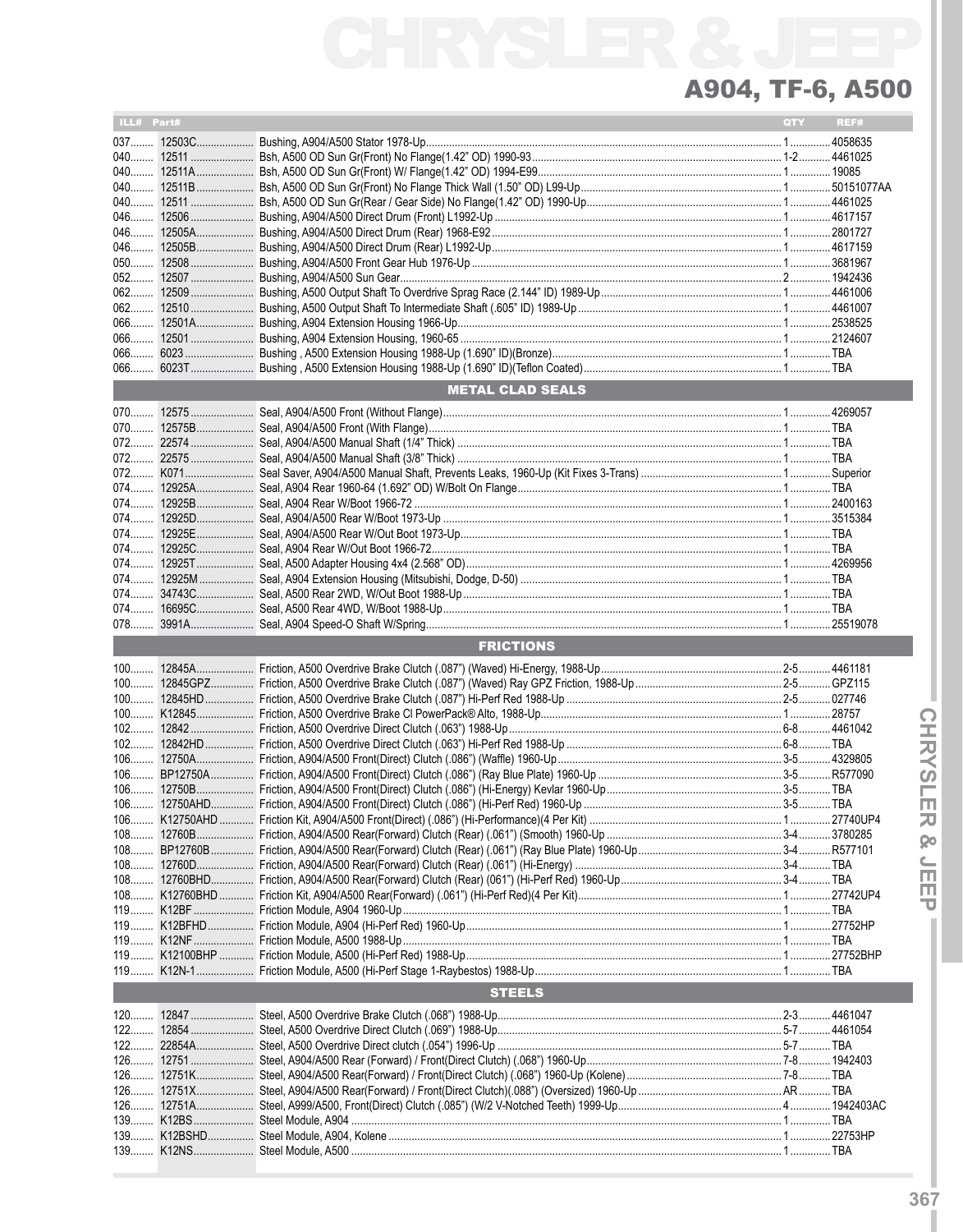|             | ILL# Part#           |                               | QTY <b>A</b> | REF# |  |  |  |  |  |
|-------------|----------------------|-------------------------------|--------------|------|--|--|--|--|--|
|             |                      |                               |              |      |  |  |  |  |  |
|             |                      | <b>PRESSURE PLATES</b>        |              |      |  |  |  |  |  |
|             |                      |                               |              |      |  |  |  |  |  |
|             |                      |                               |              |      |  |  |  |  |  |
|             |                      |                               |              |      |  |  |  |  |  |
|             |                      |                               |              |      |  |  |  |  |  |
|             |                      |                               |              |      |  |  |  |  |  |
|             |                      |                               |              |      |  |  |  |  |  |
|             |                      |                               |              |      |  |  |  |  |  |
|             |                      |                               |              |      |  |  |  |  |  |
|             |                      |                               |              |      |  |  |  |  |  |
|             |                      |                               |              |      |  |  |  |  |  |
|             |                      | <b>VALVE BODY KITS</b>        |              |      |  |  |  |  |  |
|             |                      |                               |              |      |  |  |  |  |  |
|             |                      |                               |              |      |  |  |  |  |  |
|             |                      |                               |              |      |  |  |  |  |  |
|             |                      |                               |              |      |  |  |  |  |  |
|             |                      |                               |              |      |  |  |  |  |  |
|             |                      |                               |              |      |  |  |  |  |  |
|             |                      |                               |              |      |  |  |  |  |  |
|             |                      |                               |              |      |  |  |  |  |  |
|             |                      |                               |              |      |  |  |  |  |  |
|             |                      |                               |              |      |  |  |  |  |  |
|             |                      |                               |              |      |  |  |  |  |  |
|             |                      |                               |              |      |  |  |  |  |  |
|             |                      |                               |              |      |  |  |  |  |  |
|             |                      |                               |              |      |  |  |  |  |  |
|             | <b>SEALING RINGS</b> |                               |              |      |  |  |  |  |  |
|             |                      |                               |              |      |  |  |  |  |  |
|             |                      |                               |              |      |  |  |  |  |  |
|             |                      |                               |              |      |  |  |  |  |  |
|             |                      |                               |              |      |  |  |  |  |  |
|             |                      |                               |              |      |  |  |  |  |  |
|             |                      |                               |              |      |  |  |  |  |  |
|             |                      |                               |              |      |  |  |  |  |  |
| ൨           |                      |                               |              |      |  |  |  |  |  |
|             |                      |                               |              |      |  |  |  |  |  |
|             |                      |                               |              |      |  |  |  |  |  |
|             |                      |                               |              |      |  |  |  |  |  |
| oX.         |                      |                               |              |      |  |  |  |  |  |
|             |                      |                               |              |      |  |  |  |  |  |
|             |                      |                               |              |      |  |  |  |  |  |
| Ш 189.      | 12850                |                               |              |      |  |  |  |  |  |
|             |                      |                               |              |      |  |  |  |  |  |
| ഗ           |                      |                               |              |      |  |  |  |  |  |
| 191<br>œ    |                      |                               |              |      |  |  |  |  |  |
| Ξ           |                      |                               |              |      |  |  |  |  |  |
| $\mathbf C$ |                      |                               |              |      |  |  |  |  |  |
|             |                      |                               |              |      |  |  |  |  |  |
| $192$       |                      |                               |              |      |  |  |  |  |  |
| $192$       |                      |                               |              |      |  |  |  |  |  |
|             |                      |                               |              |      |  |  |  |  |  |
|             |                      |                               |              |      |  |  |  |  |  |
| $195$       |                      |                               |              |      |  |  |  |  |  |
|             |                      |                               |              |      |  |  |  |  |  |
|             |                      |                               |              |      |  |  |  |  |  |
|             |                      | <b>WASHERS &amp; BEARINGS</b> |              |      |  |  |  |  |  |
|             |                      |                               |              |      |  |  |  |  |  |
|             |                      |                               |              |      |  |  |  |  |  |
|             |                      |                               |              |      |  |  |  |  |  |
|             |                      |                               |              |      |  |  |  |  |  |
|             |                      |                               |              |      |  |  |  |  |  |
|             |                      |                               |              |      |  |  |  |  |  |
|             |                      |                               |              |      |  |  |  |  |  |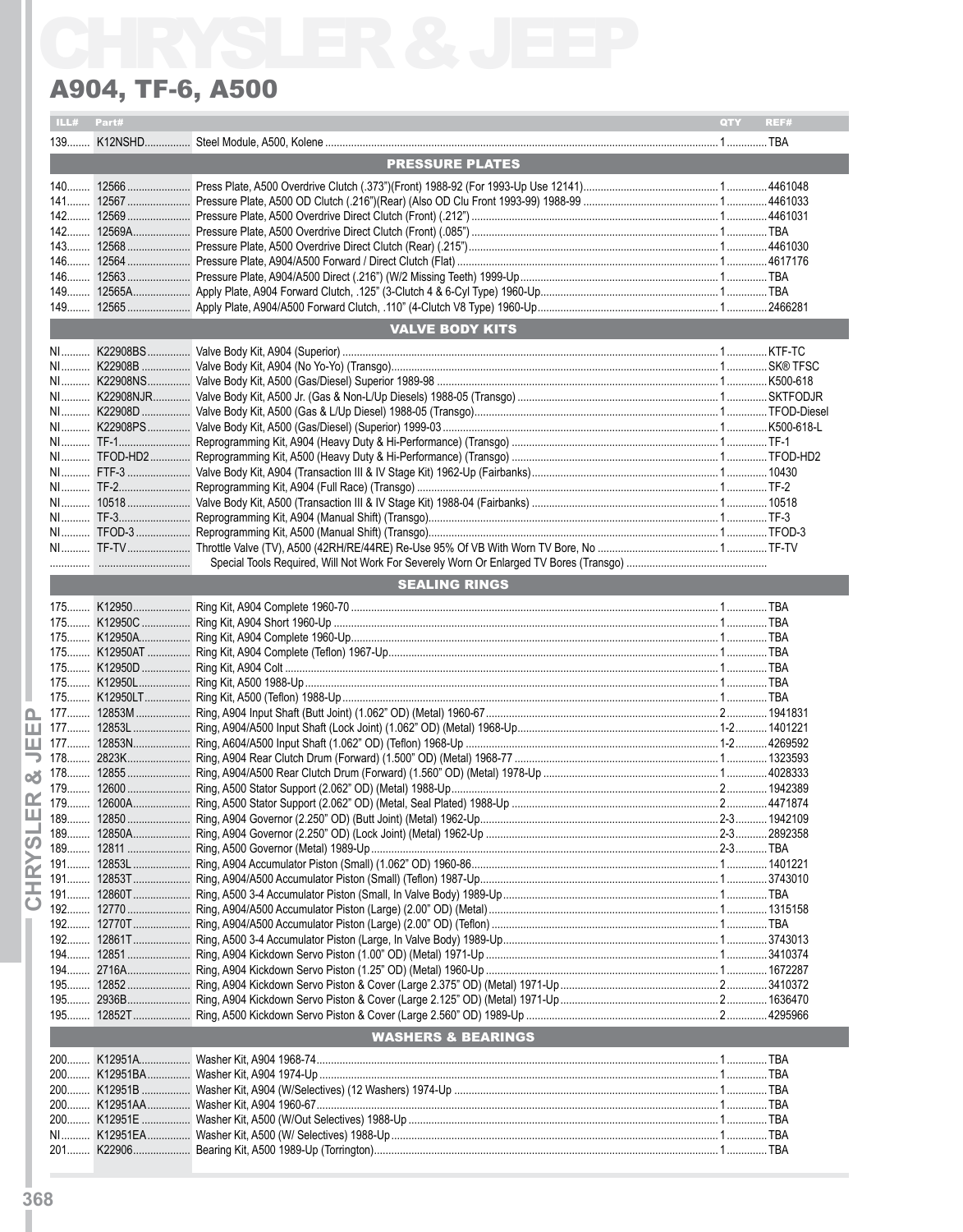٠

| ILL# Part# |                                        | QTY REF# |  |
|------------|----------------------------------------|----------|--|
|            |                                        |          |  |
|            |                                        |          |  |
|            |                                        |          |  |
|            |                                        |          |  |
|            |                                        |          |  |
|            |                                        |          |  |
|            |                                        |          |  |
|            |                                        |          |  |
|            |                                        |          |  |
|            |                                        |          |  |
|            |                                        |          |  |
|            |                                        |          |  |
|            |                                        |          |  |
|            |                                        |          |  |
|            |                                        |          |  |
|            |                                        |          |  |
|            |                                        |          |  |
|            |                                        |          |  |
|            |                                        |          |  |
|            |                                        |          |  |
|            |                                        |          |  |
|            |                                        |          |  |
|            |                                        |          |  |
|            |                                        |          |  |
|            |                                        |          |  |
|            |                                        |          |  |
|            |                                        |          |  |
|            |                                        |          |  |
|            |                                        |          |  |
|            |                                        |          |  |
|            |                                        |          |  |
|            |                                        |          |  |
|            |                                        |          |  |
|            |                                        |          |  |
|            |                                        |          |  |
|            |                                        |          |  |
|            |                                        |          |  |
|            |                                        |          |  |
|            |                                        |          |  |
|            |                                        |          |  |
|            |                                        |          |  |
|            |                                        |          |  |
|            |                                        |          |  |
|            |                                        |          |  |
| 243        |                                        |          |  |
|            |                                        |          |  |
|            |                                        |          |  |
|            |                                        |          |  |
|            |                                        |          |  |
|            |                                        |          |  |
|            |                                        |          |  |
|            |                                        |          |  |
|            |                                        |          |  |
|            |                                        |          |  |
|            |                                        |          |  |
|            | <b>GASKETS &amp; RUBBER COMPONENTS</b> |          |  |
|            |                                        |          |  |
|            |                                        |          |  |
|            |                                        |          |  |
|            |                                        |          |  |
|            |                                        |          |  |
|            |                                        |          |  |
|            |                                        |          |  |
|            |                                        |          |  |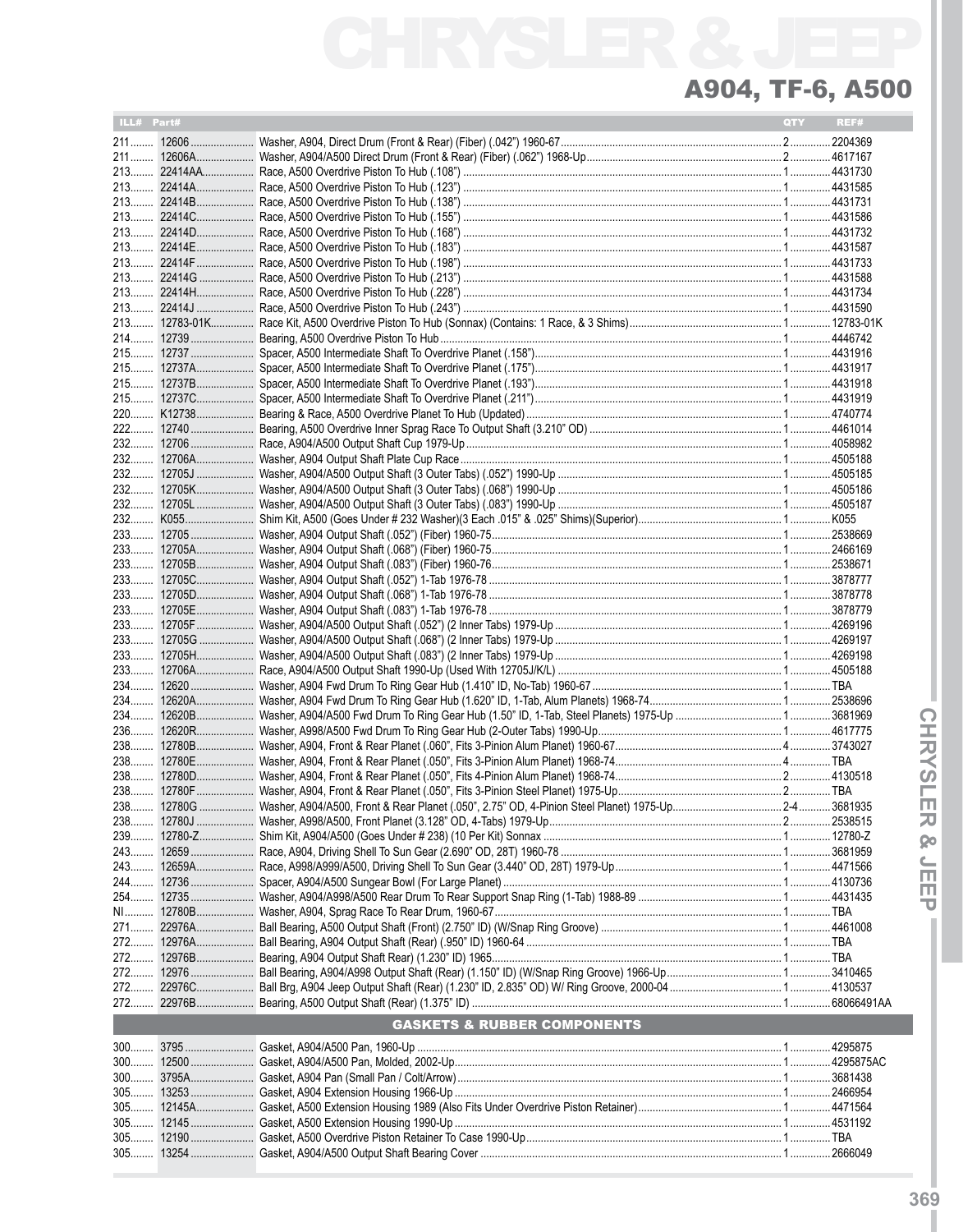#### ILL# Part# **Example 18 A DISPONE CONTROL TECHNICAL MANUALS** EL CONSUMING AND THE COMPONENTS

Ò.

ш

马

۵Ă

I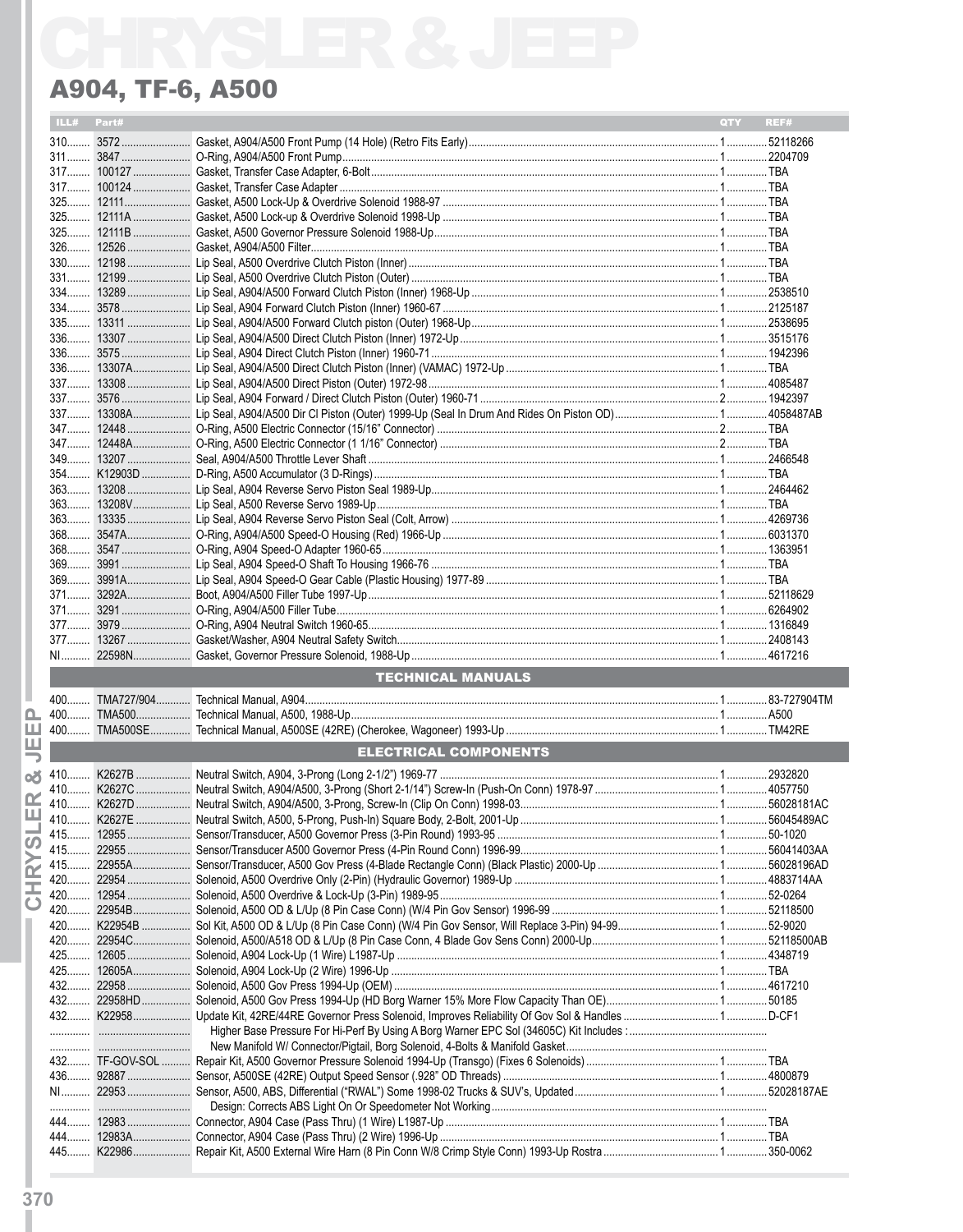| ILL# Part# |                                                                                                        | QTY | REF# |
|------------|--------------------------------------------------------------------------------------------------------|-----|------|
|            |                                                                                                        |     |      |
|            |                                                                                                        |     |      |
|            |                                                                                                        |     |      |
|            | <b>MISCELLANEOUS COMPONENTS</b>                                                                        |     |      |
|            |                                                                                                        |     |      |
|            |                                                                                                        |     |      |
|            |                                                                                                        |     |      |
|            |                                                                                                        |     |      |
|            |                                                                                                        |     |      |
|            |                                                                                                        |     |      |
|            |                                                                                                        |     |      |
|            | <b>PUMPS &amp; PUMP COMPONENTS</b>                                                                     |     |      |
|            |                                                                                                        |     |      |
|            |                                                                                                        |     |      |
|            |                                                                                                        |     |      |
|            |                                                                                                        |     |      |
|            |                                                                                                        |     |      |
|            |                                                                                                        |     |      |
|            |                                                                                                        |     |      |
|            |                                                                                                        |     |      |
|            |                                                                                                        |     |      |
|            |                                                                                                        |     |      |
|            |                                                                                                        |     |      |
|            |                                                                                                        |     |      |
|            |                                                                                                        |     |      |
|            |                                                                                                        |     |      |
|            |                                                                                                        |     |      |
|            |                                                                                                        |     |      |
|            |                                                                                                        |     |      |
|            |                                                                                                        |     |      |
|            |                                                                                                        |     |      |
|            |                                                                                                        |     |      |
|            |                                                                                                        |     |      |
|            |                                                                                                        |     |      |
|            |                                                                                                        |     |      |
|            |                                                                                                        |     |      |
|            |                                                                                                        |     |      |
|            |                                                                                                        |     |      |
|            | <b>DRUMS, PISTON KITS &amp; CLUTCH HUBS</b>                                                            |     |      |
|            |                                                                                                        |     |      |
|            |                                                                                                        |     |      |
|            |                                                                                                        |     |      |
|            |                                                                                                        |     |      |
| 554        |                                                                                                        |     |      |
|            |                                                                                                        |     |      |
|            |                                                                                                        |     |      |
|            |                                                                                                        |     |      |
|            |                                                                                                        |     |      |
|            |                                                                                                        |     |      |
|            |                                                                                                        |     |      |
|            |                                                                                                        |     |      |
|            |                                                                                                        |     |      |
| 554        | 12122C Drum, A904/A500, Fwd W/ Input Non L-Up (4-Cl, 27-Spl, 2-Rg Input, *3-Tab #232 Wshr*) 90-Up  TBA |     |      |
| 554        |                                                                                                        |     |      |
|            |                                                                                                        |     |      |
|            |                                                                                                        |     |      |
|            |                                                                                                        |     |      |
| 555        |                                                                                                        |     |      |
| 555        |                                                                                                        |     |      |
| 555        |                                                                                                        |     |      |
| 555        |                                                                                                        |     |      |
| $555$      |                                                                                                        |     |      |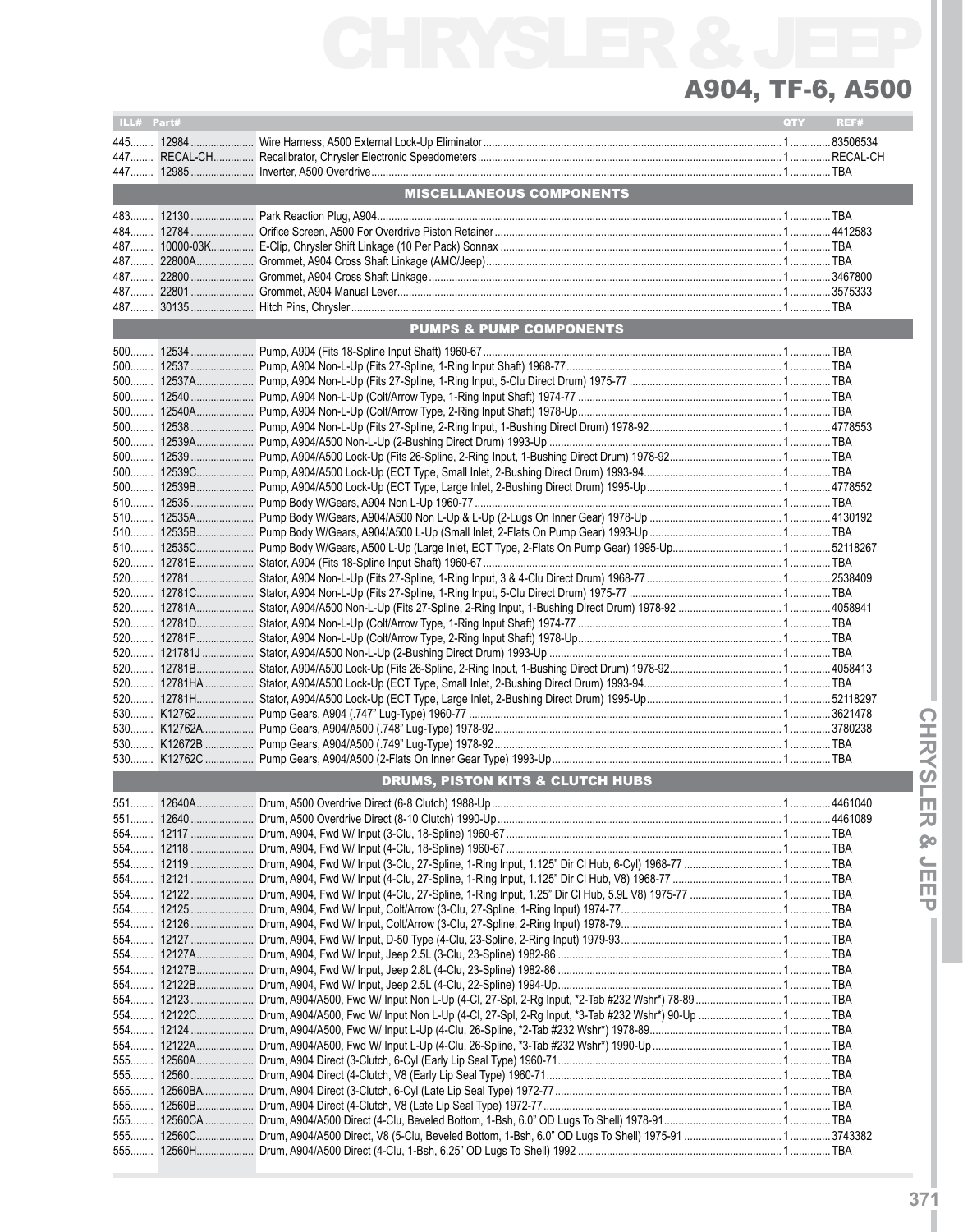| ILL#   | Part# |                                                                                                                                                                    | REF#<br><b>OTY</b> |
|--------|-------|--------------------------------------------------------------------------------------------------------------------------------------------------------------------|--------------------|
|        |       |                                                                                                                                                                    |                    |
|        |       |                                                                                                                                                                    |                    |
|        |       |                                                                                                                                                                    |                    |
|        |       |                                                                                                                                                                    |                    |
|        |       |                                                                                                                                                                    |                    |
|        |       |                                                                                                                                                                    |                    |
|        |       |                                                                                                                                                                    |                    |
|        |       |                                                                                                                                                                    |                    |
|        |       |                                                                                                                                                                    |                    |
|        |       |                                                                                                                                                                    |                    |
|        |       |                                                                                                                                                                    |                    |
|        |       |                                                                                                                                                                    |                    |
|        |       |                                                                                                                                                                    |                    |
|        |       |                                                                                                                                                                    |                    |
|        |       |                                                                                                                                                                    |                    |
|        |       |                                                                                                                                                                    |                    |
|        |       | <b>PLANETS, RING GEARS &amp; SUN GEARS</b><br><b>STATE OF STATE OF STATE OF STATE OF STATE OF STATE OF STATE OF STATE OF STATE OF STATE OF STATE OF STATE OF S</b> |                    |
|        |       |                                                                                                                                                                    |                    |
|        |       |                                                                                                                                                                    |                    |
|        |       |                                                                                                                                                                    |                    |
|        |       |                                                                                                                                                                    |                    |
|        |       |                                                                                                                                                                    |                    |
|        |       |                                                                                                                                                                    |                    |
|        |       |                                                                                                                                                                    |                    |
|        |       |                                                                                                                                                                    |                    |
|        |       |                                                                                                                                                                    |                    |
|        |       |                                                                                                                                                                    |                    |
|        |       |                                                                                                                                                                    |                    |
|        |       |                                                                                                                                                                    |                    |
|        |       |                                                                                                                                                                    |                    |
|        |       |                                                                                                                                                                    |                    |
|        |       |                                                                                                                                                                    |                    |
|        |       |                                                                                                                                                                    |                    |
|        |       |                                                                                                                                                                    |                    |
|        |       |                                                                                                                                                                    |                    |
|        |       |                                                                                                                                                                    |                    |
|        |       |                                                                                                                                                                    |                    |
|        |       |                                                                                                                                                                    |                    |
|        |       |                                                                                                                                                                    |                    |
|        |       |                                                                                                                                                                    |                    |
|        |       |                                                                                                                                                                    |                    |
|        |       |                                                                                                                                                                    |                    |
|        |       |                                                                                                                                                                    |                    |
| 584    |       |                                                                                                                                                                    |                    |
|        |       |                                                                                                                                                                    |                    |
| 584……… |       |                                                                                                                                                                    |                    |
|        |       |                                                                                                                                                                    |                    |
|        |       |                                                                                                                                                                    |                    |
|        |       |                                                                                                                                                                    |                    |
|        |       |                                                                                                                                                                    |                    |
|        |       |                                                                                                                                                                    |                    |
|        |       |                                                                                                                                                                    |                    |
|        |       |                                                                                                                                                                    |                    |
|        |       |                                                                                                                                                                    |                    |
|        |       |                                                                                                                                                                    |                    |
|        |       |                                                                                                                                                                    |                    |
|        |       |                                                                                                                                                                    |                    |
|        |       |                                                                                                                                                                    |                    |
|        |       |                                                                                                                                                                    |                    |
|        |       |                                                                                                                                                                    |                    |
|        |       |                                                                                                                                                                    |                    |
|        |       |                                                                                                                                                                    |                    |
|        |       |                                                                                                                                                                    |                    |
|        |       |                                                                                                                                                                    |                    |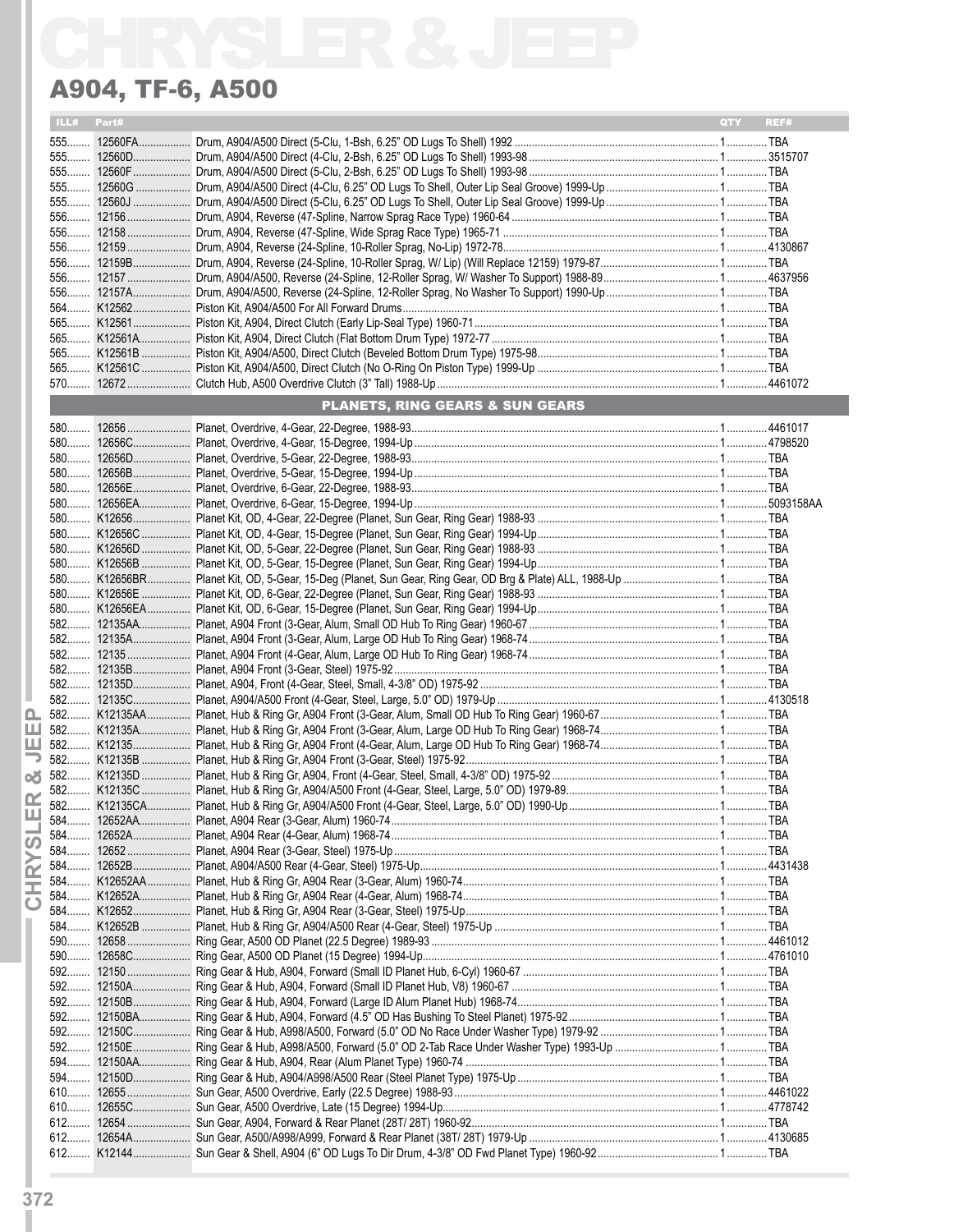| ILL# Part# |                                      | QTY | REF# |
|------------|--------------------------------------|-----|------|
|            |                                      |     |      |
|            |                                      |     |      |
|            | <b>SHELLS &amp; SUPPORTS</b>         |     |      |
|            |                                      |     |      |
|            |                                      |     |      |
|            |                                      |     |      |
|            |                                      |     |      |
|            |                                      |     |      |
|            |                                      |     |      |
|            |                                      |     |      |
| 634        |                                      |     |      |
| 634        |                                      |     |      |
| 634        |                                      |     |      |
| 634        |                                      |     |      |
| 634        |                                      |     |      |
| 634        |                                      |     |      |
|            | <b>SPRAGS &amp; ONE WAY CLUTCHES</b> |     |      |
|            |                                      |     |      |
|            |                                      |     |      |
|            |                                      |     |      |
|            |                                      |     |      |
|            |                                      |     |      |
| $664$      |                                      |     |      |
|            |                                      |     |      |
|            |                                      |     |      |
| 664        |                                      |     |      |
| 664        |                                      |     |      |
| 665        |                                      |     |      |
| 665        |                                      |     |      |
| 665        |                                      |     |      |
|            |                                      |     |      |
|            |                                      |     |      |
|            | <b>SHAFTS</b>                        |     |      |
|            |                                      |     |      |
|            |                                      |     |      |
|            |                                      |     |      |
|            |                                      |     |      |
|            |                                      |     |      |
|            |                                      |     |      |
|            |                                      |     |      |
|            |                                      |     |      |
|            |                                      |     |      |
|            |                                      |     |      |
|            |                                      |     |      |
| 678        |                                      |     |      |
| 678        |                                      |     |      |
|            |                                      |     |      |
|            |                                      |     |      |
|            |                                      |     |      |
| 678        |                                      |     |      |
| 678        |                                      |     |      |
|            |                                      |     |      |
|            |                                      |     |      |
|            |                                      |     |      |
|            |                                      |     |      |
|            | <b>GOVERNORS</b>                     |     |      |
|            |                                      |     |      |
|            |                                      |     |      |
|            |                                      |     |      |
|            |                                      |     |      |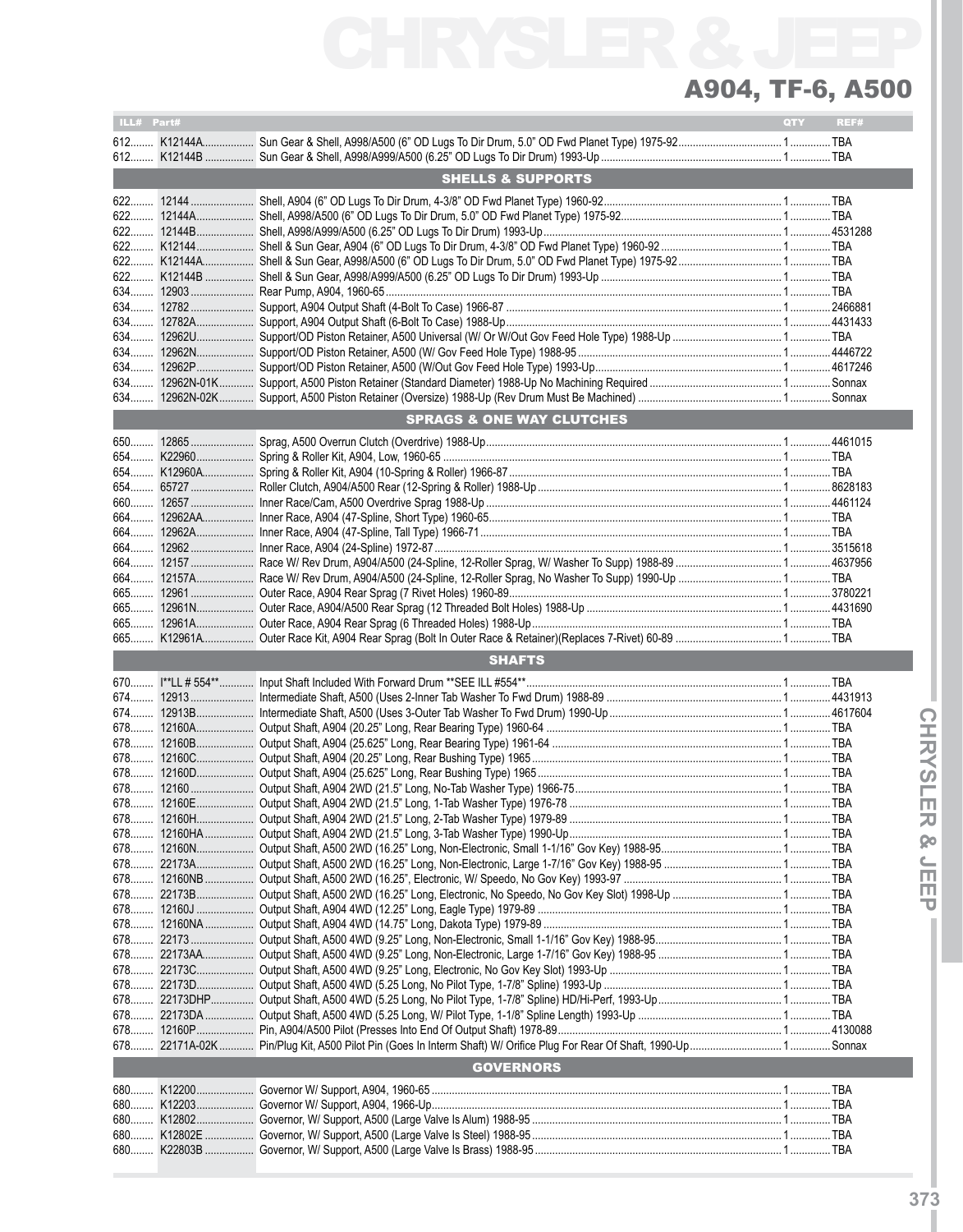| ILL# Part# |                                 | <b>OTY</b> | REF# |
|------------|---------------------------------|------------|------|
|            |                                 |            |      |
|            |                                 |            |      |
|            |                                 |            |      |
|            |                                 |            |      |
|            |                                 |            |      |
|            |                                 |            |      |
|            |                                 |            |      |
|            |                                 |            |      |
|            | <b>VALVE BODIES (DACCO VB#)</b> |            |      |
|            |                                 |            |      |
|            |                                 |            |      |
|            |                                 |            |      |
|            |                                 |            |      |
|            |                                 |            |      |
|            |                                 |            |      |
|            |                                 |            |      |
|            |                                 |            |      |
|            |                                 |            |      |
|            |                                 |            |      |
|            |                                 |            |      |
|            |                                 |            |      |
|            | <b>VALVE BODIES</b>             |            |      |
|            |                                 |            |      |
|            |                                 |            |      |
|            |                                 |            |      |
|            |                                 |            |      |
|            |                                 |            |      |
|            |                                 |            |      |
|            |                                 |            |      |
|            |                                 |            |      |
|            |                                 |            |      |
|            |                                 |            |      |
|            |                                 |            |      |
|            |                                 |            |      |
|            |                                 |            |      |
|            |                                 |            |      |
|            |                                 |            |      |
|            |                                 |            |      |
|            |                                 |            |      |
|            |                                 |            |      |
|            | <b>VALVE BODY COMPONENTS</b>    |            |      |
|            |                                 |            |      |
|            |                                 |            |      |
|            |                                 |            |      |
|            |                                 |            |      |
|            |                                 |            |      |
|            |                                 |            |      |
|            |                                 |            |      |
|            |                                 |            |      |
|            |                                 |            |      |
|            |                                 |            |      |
|            |                                 |            |      |
|            |                                 |            |      |
|            |                                 |            |      |
|            |                                 |            |      |
|            |                                 |            |      |
|            |                                 |            |      |
|            |                                 |            |      |
|            |                                 |            |      |
|            |                                 |            |      |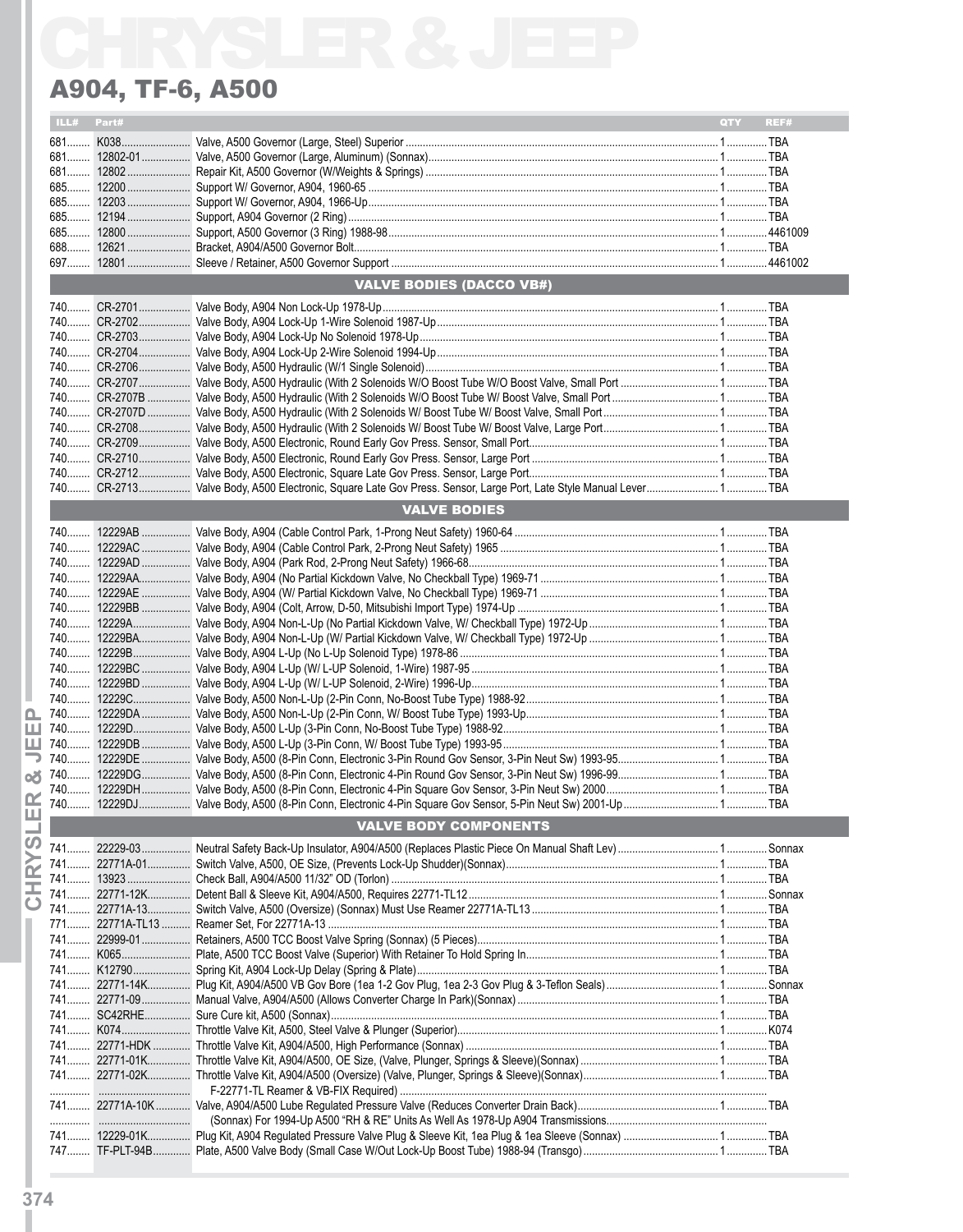| ILL# Part# |                                                                                                                                                                                                                                  | QTY | REF# |
|------------|----------------------------------------------------------------------------------------------------------------------------------------------------------------------------------------------------------------------------------|-----|------|
|            |                                                                                                                                                                                                                                  |     |      |
|            | <b>CASES, PANS &amp; CASE COMPONENTS</b>                                                                                                                                                                                         |     |      |
|            |                                                                                                                                                                                                                                  |     |      |
|            |                                                                                                                                                                                                                                  |     |      |
|            |                                                                                                                                                                                                                                  |     |      |
|            |                                                                                                                                                                                                                                  |     |      |
|            |                                                                                                                                                                                                                                  |     |      |
|            |                                                                                                                                                                                                                                  |     |      |
|            |                                                                                                                                                                                                                                  |     |      |
|            |                                                                                                                                                                                                                                  |     |      |
|            |                                                                                                                                                                                                                                  |     |      |
|            |                                                                                                                                                                                                                                  |     |      |
|            |                                                                                                                                                                                                                                  |     |      |
|            |                                                                                                                                                                                                                                  |     |      |
|            |                                                                                                                                                                                                                                  |     |      |
|            |                                                                                                                                                                                                                                  |     |      |
|            |                                                                                                                                                                                                                                  |     |      |
|            |                                                                                                                                                                                                                                  |     |      |
|            |                                                                                                                                                                                                                                  |     |      |
|            |                                                                                                                                                                                                                                  |     |      |
|            |                                                                                                                                                                                                                                  |     |      |
|            |                                                                                                                                                                                                                                  |     |      |
|            |                                                                                                                                                                                                                                  |     |      |
|            | 760 12181PA Case, A500 4WD (11-Bolt Bell, 3.9L & V8, .90" OD 2/3-Pin Conn, No Sensor Notch At Bell) 88-89  TBA<br>760 12181QA Case, A500 2WD (10-Bolt Bell, 3.9L & V8, .90" OD 2/3-Pin Conn, W/ Sensor Notch At Bell) 90-95  TBA |     |      |
|            | 760 12181Q  Case, A500 4WD (11-Bolt Bell, 3.9L & V8, .90" OD 2/3-Pin Conn, W/ Sensor Notch At Bell) 90-95 TBA                                                                                                                    |     |      |
|            |                                                                                                                                                                                                                                  |     |      |
|            |                                                                                                                                                                                                                                  |     |      |
|            |                                                                                                                                                                                                                                  |     |      |
|            |                                                                                                                                                                                                                                  |     |      |
|            |                                                                                                                                                                                                                                  |     |      |
|            |                                                                                                                                                                                                                                  |     |      |
|            |                                                                                                                                                                                                                                  |     |      |
|            |                                                                                                                                                                                                                                  |     |      |
|            |                                                                                                                                                                                                                                  |     |      |
|            |                                                                                                                                                                                                                                  |     |      |
|            |                                                                                                                                                                                                                                  |     |      |
|            |                                                                                                                                                                                                                                  |     |      |
|            |                                                                                                                                                                                                                                  |     |      |
|            |                                                                                                                                                                                                                                  |     |      |
|            |                                                                                                                                                                                                                                  |     |      |
|            |                                                                                                                                                                                                                                  |     |      |
| 765        |                                                                                                                                                                                                                                  |     |      |
|            |                                                                                                                                                                                                                                  |     |      |
|            | <b>EXTENSION HOUSINGS &amp; OVERDRIVE ASSEMBLIES</b>                                                                                                                                                                             |     |      |
|            |                                                                                                                                                                                                                                  |     |      |
|            |                                                                                                                                                                                                                                  |     |      |
|            |                                                                                                                                                                                                                                  |     |      |
|            |                                                                                                                                                                                                                                  |     |      |
|            |                                                                                                                                                                                                                                  |     |      |
|            |                                                                                                                                                                                                                                  |     |      |
|            |                                                                                                                                                                                                                                  |     |      |
|            |                                                                                                                                                                                                                                  |     |      |
|            |                                                                                                                                                                                                                                  |     |      |
|            |                                                                                                                                                                                                                                  |     |      |
|            |                                                                                                                                                                                                                                  |     |      |
|            |                                                                                                                                                                                                                                  |     |      |
|            |                                                                                                                                                                                                                                  |     |      |
|            |                                                                                                                                                                                                                                  |     |      |
|            |                                                                                                                                                                                                                                  |     |      |
|            |                                                                                                                                                                                                                                  |     |      |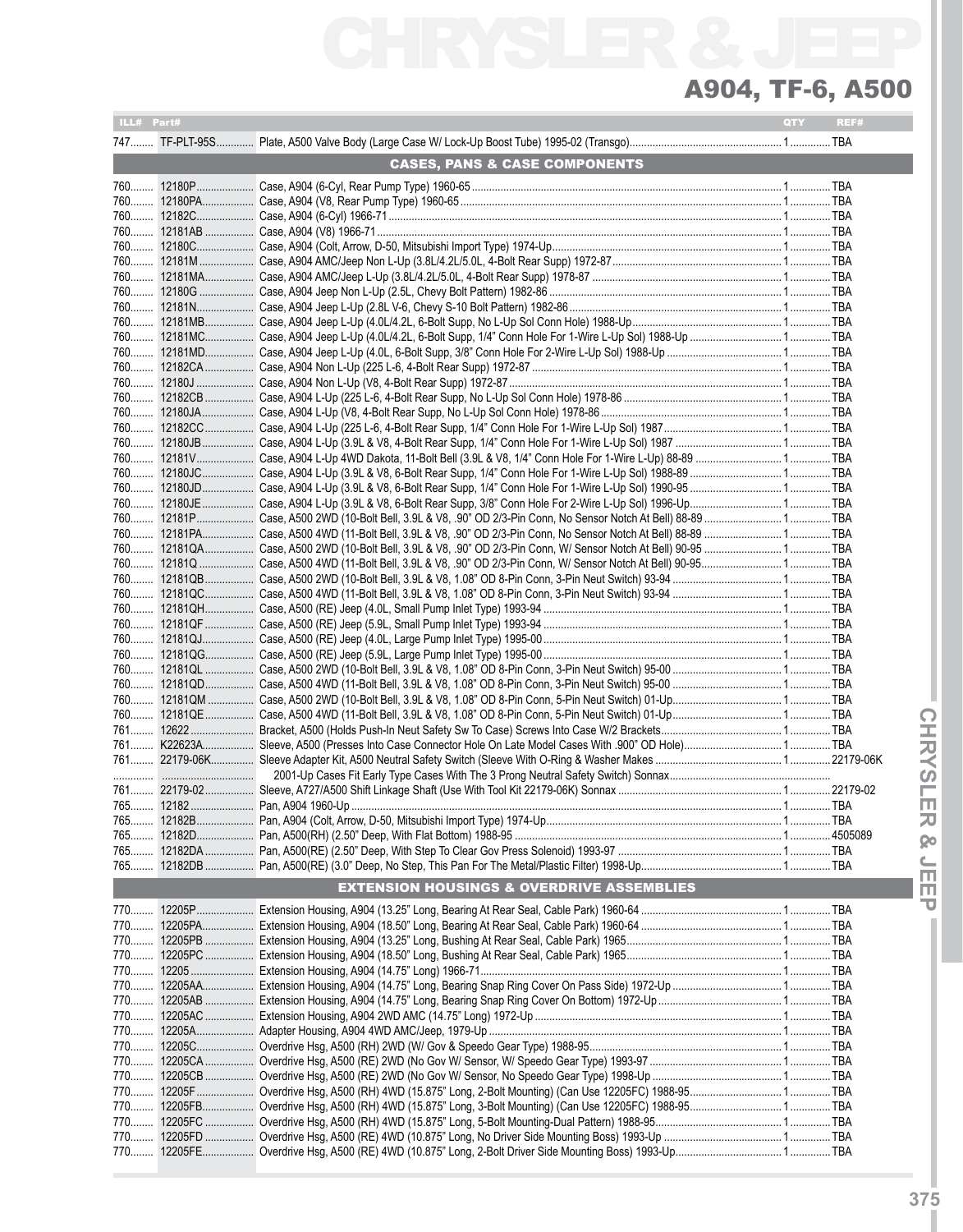|  | <b>SPEEDO COMPONENTS &amp; SNAP RINGS</b> | <b>QTY</b>                                               | REF# |
|--|-------------------------------------------|----------------------------------------------------------|------|
|  |                                           |                                                          |      |
|  |                                           |                                                          |      |
|  |                                           |                                                          |      |
|  |                                           |                                                          |      |
|  |                                           |                                                          |      |
|  |                                           |                                                          |      |
|  |                                           |                                                          |      |
|  |                                           |                                                          |      |
|  |                                           |                                                          |      |
|  |                                           |                                                          |      |
|  |                                           |                                                          |      |
|  |                                           |                                                          |      |
|  |                                           |                                                          |      |
|  |                                           |                                                          |      |
|  |                                           |                                                          |      |
|  |                                           |                                                          |      |
|  |                                           |                                                          |      |
|  |                                           |                                                          |      |
|  |                                           |                                                          |      |
|  |                                           |                                                          |      |
|  |                                           |                                                          |      |
|  |                                           |                                                          |      |
|  |                                           |                                                          |      |
|  |                                           |                                                          |      |
|  |                                           |                                                          |      |
|  |                                           |                                                          |      |
|  |                                           |                                                          |      |
|  |                                           |                                                          |      |
|  |                                           |                                                          |      |
|  |                                           |                                                          |      |
|  |                                           |                                                          |      |
|  |                                           |                                                          |      |
|  |                                           |                                                          |      |
|  |                                           |                                                          |      |
|  |                                           |                                                          |      |
|  |                                           |                                                          |      |
|  |                                           |                                                          |      |
|  |                                           |                                                          |      |
|  |                                           |                                                          |      |
|  |                                           |                                                          |      |
|  |                                           |                                                          |      |
|  |                                           |                                                          |      |
|  |                                           |                                                          |      |
|  |                                           |                                                          |      |
|  |                                           |                                                          |      |
|  |                                           |                                                          |      |
|  |                                           |                                                          |      |
|  |                                           |                                                          |      |
|  |                                           |                                                          |      |
|  |                                           |                                                          |      |
|  |                                           |                                                          |      |
|  |                                           |                                                          |      |
|  |                                           |                                                          |      |
|  |                                           |                                                          |      |
|  |                                           |                                                          |      |
|  |                                           |                                                          |      |
|  |                                           |                                                          |      |
|  |                                           |                                                          |      |
|  |                                           |                                                          |      |
|  |                                           |                                                          |      |
|  |                                           |                                                          |      |
|  |                                           |                                                          |      |
|  |                                           |                                                          |      |
|  |                                           |                                                          |      |
|  |                                           |                                                          |      |
|  |                                           | <b>SERVOS, ACCUMULATORS, LINKAGE &amp; MISCELLANEOUS</b> |      |